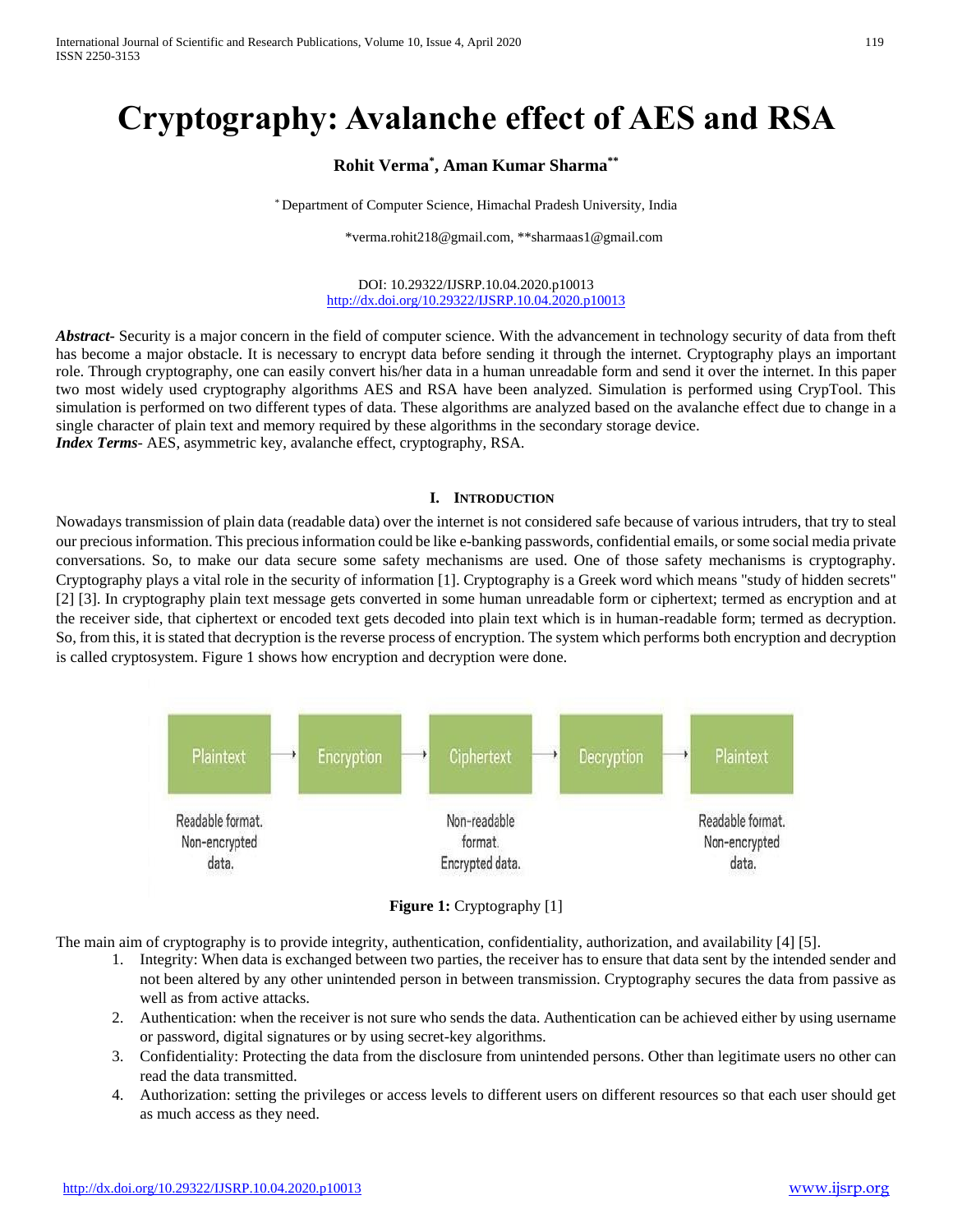5. Availability: the ability of the user to access any resource or any information when needed. When any system gets attacked by the intruder the services of users should not affect. So, cryptography ensures that the user continues to get services even in case of an attack.

In cryptography avalanche effect [1] defines a specific property of encryption algorithm. Avalanche effect is one of the most essential property of any cryptography algorithm. It means that a minor change in plain text or even a bit of plain text gets changed then it should result in a significant change in the plain text or multiple bits of ciphertext should change. A good cryptography algorithm should always satisfy the following equation:

## *Avalanche > 50%* [2]

This ensures that the attacker should not easily predict the ciphertext from plain text or vice versa. The cryptography algorithm that does not satisfy the Avalanche effect equation and easily breached by the cryptanalyst.

## *A. Terms used*

**Plain Text:** The unique message that Alice/sender wants to send to bob/receiver is called plain text. This message is in readable form, anyone can read this message.

**Cipher Text:** The encoded or encrypted message is called ciphertext. This message cannot be understood by anyone except the sender (who is sending the message) or by the receiver (to whom the data is sent).

**Algorithm or cipher**: It is a well-defined mathematical function that is used to encrypt or decrypt data.

**Key:** String of bits that are used by the cryptographic algorithm to convert plain text message into ciphertext [6].

**Avalanche effect:** if a single bit of ciphertext gets altered then it should alteration multiple bits of a plain text message or vice versa.

# **II. TYPES OF CRYPTOGRAPHIC ALGORITHMS**

Based on keys used for the encryption and decryption cryptography algorithms are categorized into two types:

- **1.** Symmetric key cryptography
- **2.** Asymmetric key cryptography (public-key cryptography)

## *A. Symmetric key cryptography (secret key cryptography)*

It is also recognized as Private Key Cryptography or secret key cryptography**.** The symmetric key algorithm is divided into two types based on the type of data they use for encryption and decryption processes. In figure 2 categories of symmetric algorithms are shown.



**Figure 2:** Types of symmetric algorithms

The input of block cipher is a block of plain text and it generates a block of ciphertext, generally of the same size [7]. The size of the block depends upon the scheme the user is using. The choice of block size does not affect the strength of the encryption algorithm. The strength of cipher depends upon the key used in the encryption process. In-stream cipher one bit at a time gets converted into ciphertext. In the symmetric algorithm, the only key is used for encryption and decryption process, which is shared among the sender and receiver during the transmission of data. This key should be kept secret because a single key is responsible for encryption and decryption of data.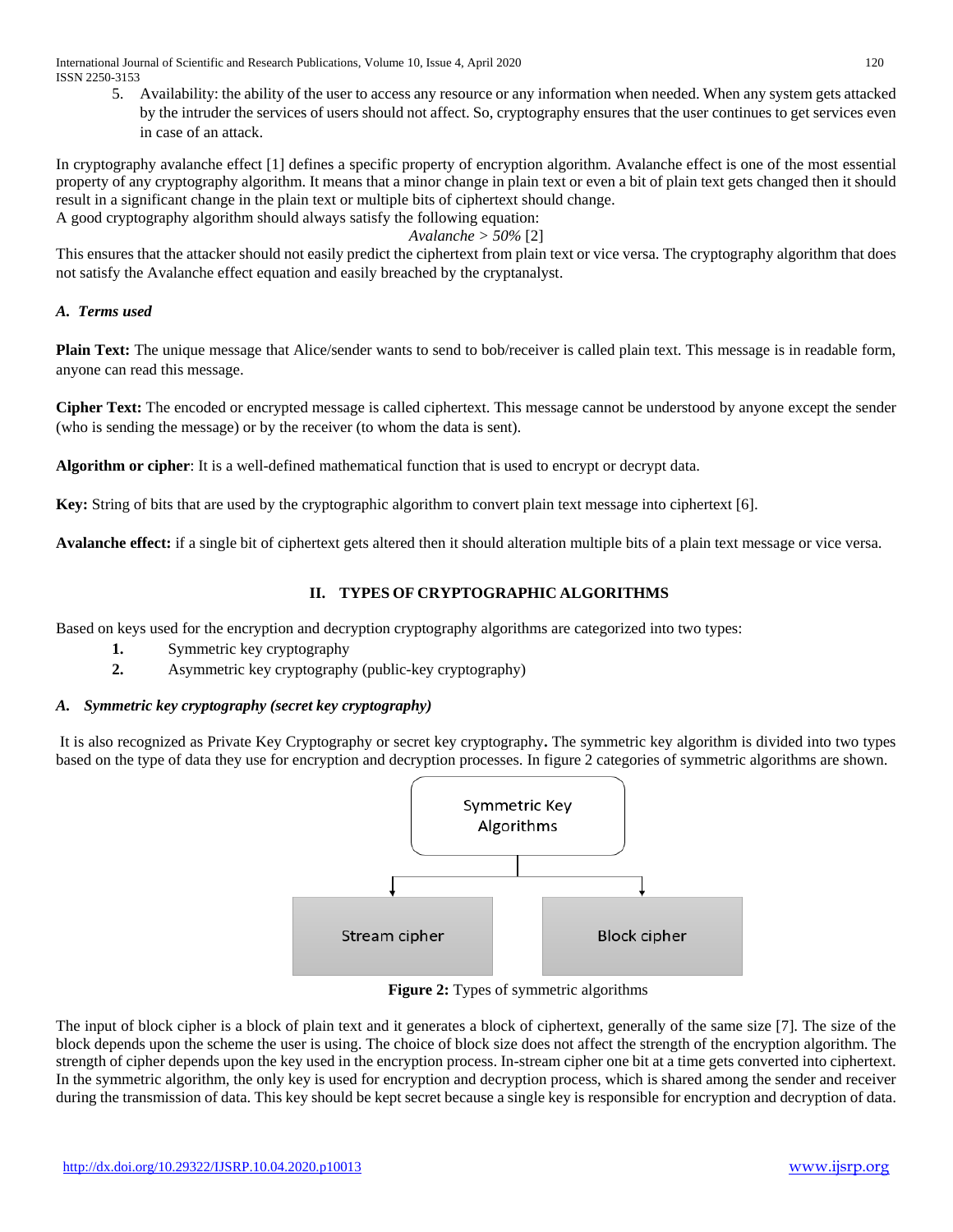International Journal of Scientific and Research Publications, Volume 10, Issue 4, April 2020 121 ISSN 2250-3153



**Figure 3:** Symmetric key cryptography

Figure 3 shows the encryption and decryption process of symmetric key algorithms.

## *B. Asymmetric Key Cryptography (secret key cryptography)*

In these algorithms, two different keys are used. One key i.e. public key is used for encryption of data and the second key i.e. the private key is used for decryption of data. Data get encrypted with the public key of the receiver which is declared publically and decrypted by the private key of the receiver which is kept secret by the receiver. No key other than the receiver's private key can decrypt data not even key used for encryption can able to decrypt that data [8].



**Figure 4:** Asymmetric key cryptography

Encryption and decryption process of asymmetric key algorithms are shown in figure 4.

#### **III. ADVANCED ENCRYPTION STANDARD (AES) ALGORITHM**

AES is one of the most popular cryptography algorithms that is used in modern applications. Another name given to AES is Rijndael. Rijndael was proposed by Joan Daemen and Vincent Rijmen. The name Rijndael was a combination of their surnames (Rijmen and Daemen) [9]. It is used in many [protocols](https://searchnetworking.techtarget.com/definition/protocol) such as Secure Sockets Layer [\(SSL\)](https://searchsecurity.techtarget.com/definition/Secure-Sockets-Layer-SSL)/Transport Layer Security. Rijndael operates on a mathematical concept known as the Galois field theory [10]. The plain text block size varies from 128 bits to 256 bits [11]. Table 1 shows the key size, plain text block, and several rounds.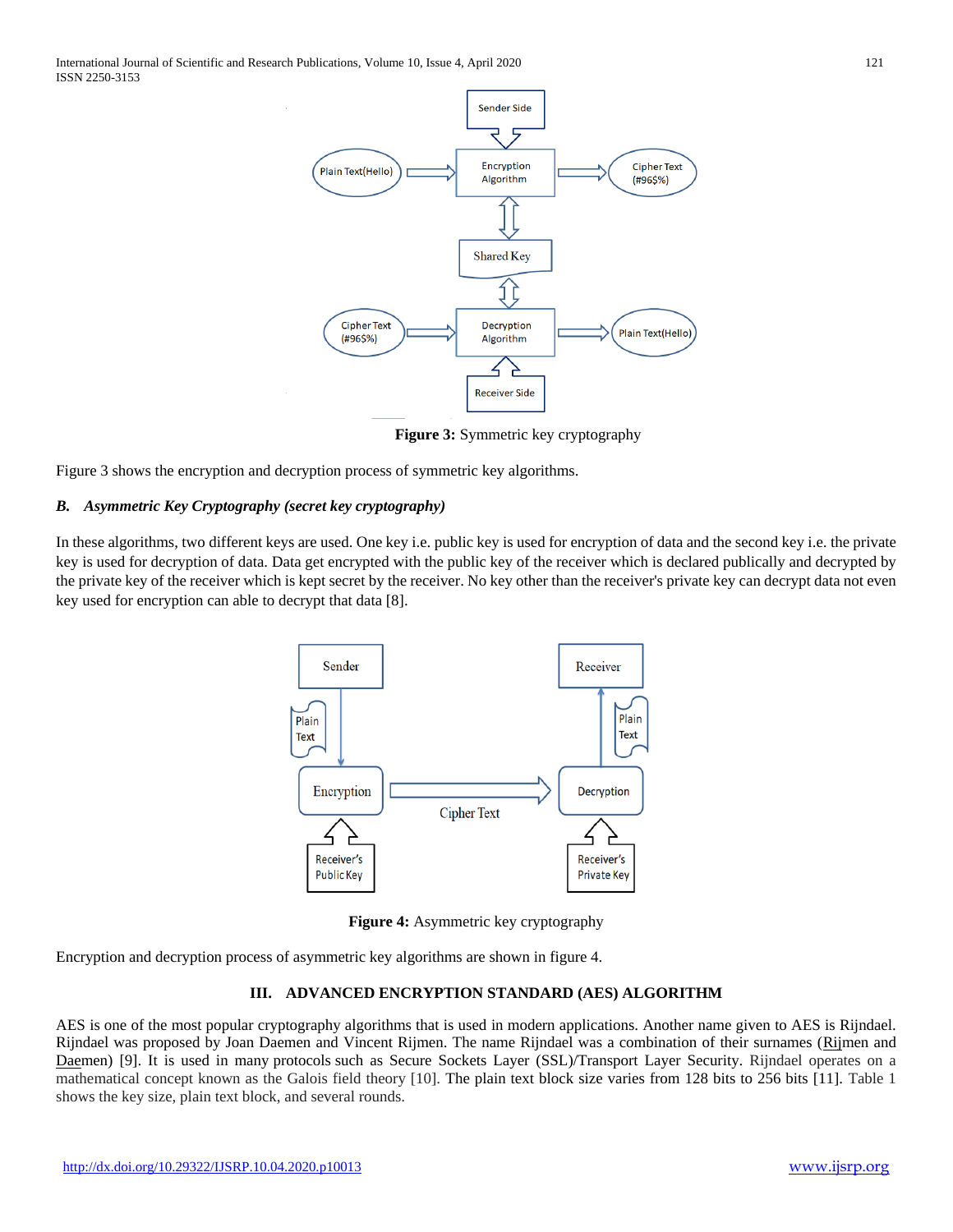International Journal of Scientific and Research Publications, Volume 10, Issue 4, April 2020 122 ISSN 2250-3153

| <b>Key Size</b> | <b>Block Size</b> | <b>Number of Rounds</b> |
|-----------------|-------------------|-------------------------|
| 128             | 128               |                         |
| 192             | 128               |                         |
| 256             | 128               | 14                      |

**Table 1:** Round Length

Number of rounds in AES is variable and depends on the length of the key [12] [13]



**Figure 5:** Advanced Encryption Standard [14]

Each round uses a different 128-bit round key, which is calculated from the original AES key.

#### **IV. RSA ALGORITHM**

RSA algorithm is named after its inventors Ron Rivest, Adi Shamir, and Leonard Adleman [15]. It was developed in 1978. It is based on a mathematical fact that it is easy to find and multiply two large prime numbers but factoring them is a difficult task [16]. The private and public key used for encryption and decryption is based on this fact.

#### **Algorithm:**

- 1. Elect two big prime numbers P and Q.
- 2. Compute N by multiplying P and Q

$$
N = P * Q
$$

3. Choose the public key E such that it is not a factor of

$$
(P-1) \text{ and } (Q-1)
$$

4. Choose the private key D such that it satisfies the following condition

 $(D*E) \mod (P-1) * (Q-1) = 1$ 

5. For encryption, calculate cipher text (CT) from plain text (PT)

$$
CT = PT^{E} \mod N
$$

- 6. Send ciphertext (CT) to receiver
- 7. For decryption calculate plain text (PT) from ciphertext (CT)

$$
PT = CT^D \mod N
$$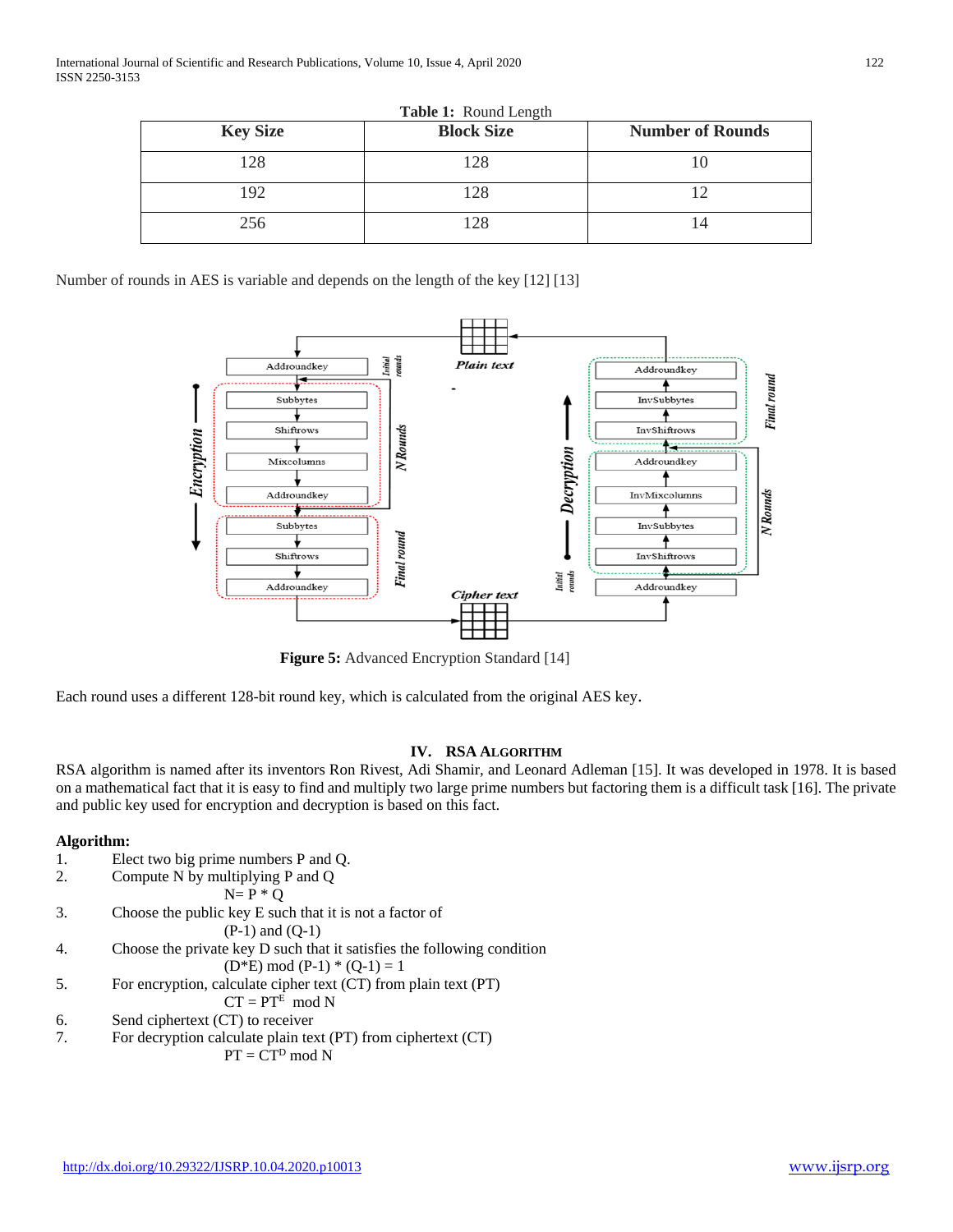## **V. PREVIOUS WORK DONE**

The study presented by Mandal et al. [17], use two most common algorithms i.e. data encryption standard (DES) and Advanced Encryption Standard (AES) and they are implemented using MATLAB and compared on the basis of avalanche effect occurred due to variation of one bit in the key by keeping plain text constant. They concluded that the avalanche effect of AES is high as compared to DES.

Similarly, Bhat et al. [18], compared DES and AES based on avalanche effect and encryption time in MATLAB and they concluded that AES has a high avalanche effect and DES requires more encryption and decryption time as compare to AES.

## **VI. EXPERIMENTAL METHODOLOGY AND ENVIRONMENT**

For the experiment, CrypTool is used as a simulator. The computer used in the simulation was Intel® Core (TM) i7-7700 HQ CPU @ 2.80 GHz with 8 GB of RAM and 1TB HDD. The performance of these algorithms are evaluated on the basis of parameters such as avalanche effect and storage memory required by the algorithms to store ciphertext.

This experiment is performed on two different data:

- 1) **Data 1:** Contains alphabetical character (cryptography = cryptogrephy).
- 2) **Data 2:** Contains alphanumeric character (data4 = deta2).

| <b>Algorithm</b> | <b>Key in Bits</b> | <b>Block Size</b><br>(Bits) |
|------------------|--------------------|-----------------------------|
| <b>AES</b>       | 256                | 128                         |
| <b>RSA</b>       | 512                | h4                          |

## **Table 2:** Algorithm Setting

Table 2 shows the algorithm setting for both types of data.

#### **VII. EXPERIMENTAL RESULTS AND ANALYSIS**

Experimental Results of RSA and AES are shown in Table 3.

| Table 3: Avalanche effect of algorithms |                  |                  |  |
|-----------------------------------------|------------------|------------------|--|
|                                         | <b>Avalanche</b> | <b>Avalanche</b> |  |
|                                         | (AES)            | (RSA)            |  |
| Data1                                   | 47%              | 51%              |  |
| Data2                                   | 53%              | 56%              |  |

Table 3 displays the avalanche effect of cryptography algorithms. The results show that AES has a low avalanche effect therefor anyone can easily find out the plain text from the ciphertext. Whereas RSA has a high avalanche effect which makes RSA more secure.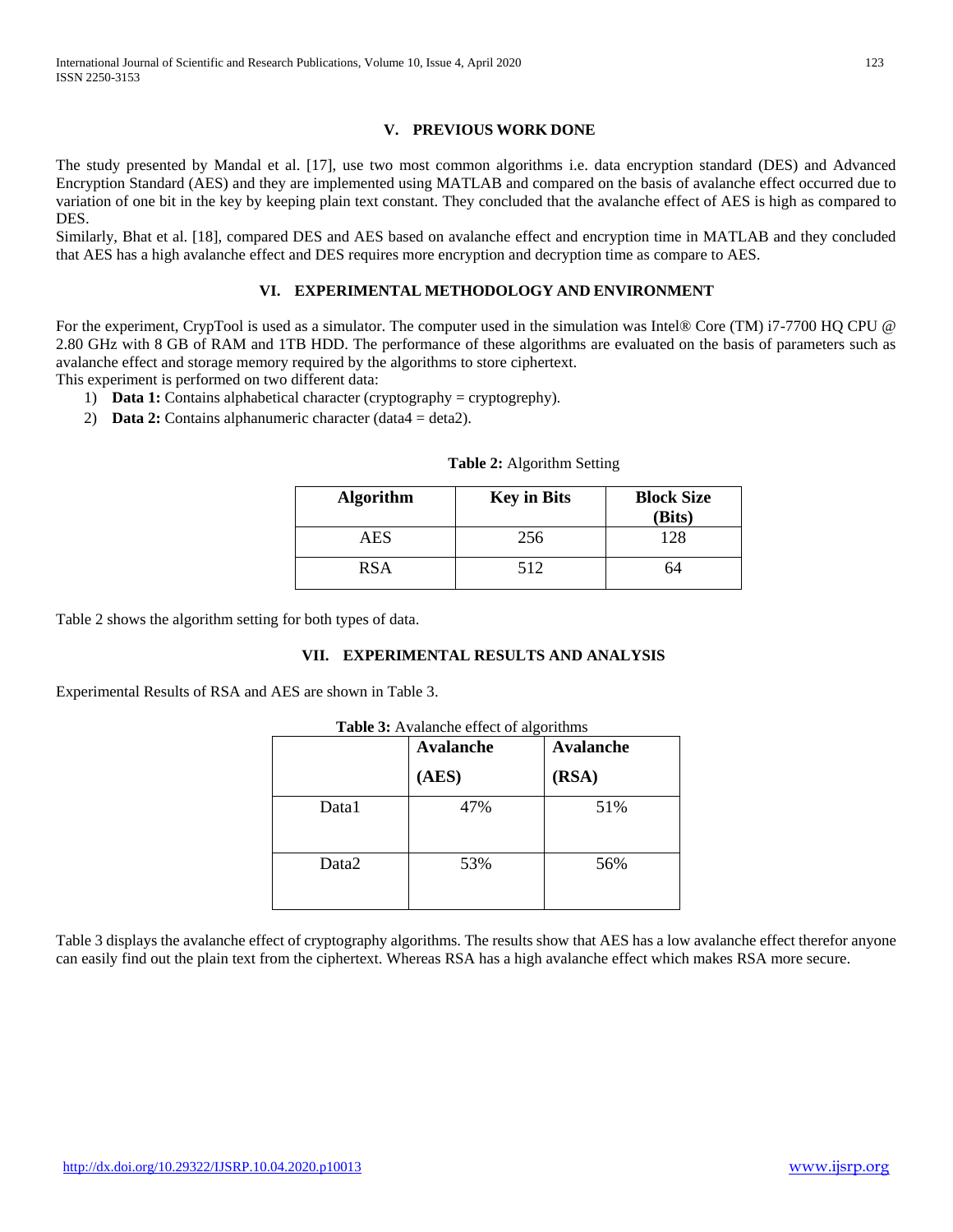

**Figure 6:** Avalanche effect of algorithms

Figure 6 is a graphical representation of the avalanche effect. For analysis single character of plain text data is changed. The comparison shows that AES has significantly below average avalanche effect for data1. So, AES is not suitable for the encryption of a single character type of data. Whereas RSA performs well in both the cases hence making it suitable for the encryption and decryption process.



**Figure 7:** Storage size of algorithms

Figure 7 shows that in terms of storage space needed RSA performs poorly as RSA needs more storage space as compared to the AES algorithm. RSA needs four times more storage space as compared to the AES algorithm. If someone has storage as a constraint then AES can be used as a prime cryptography algorithm.

## **VIII. CONCLUSION AND FUTURE WORK**

In the security of data, cryptography plays an important role. This work presents the comparative study of cryptographic algorithms i.e. RSA and AES on the basis of avalanche effect and storage space these algorithms needed. An experimental result shows that RSA has a high avalanche effect as equating to AES which makes it difficult to break. Plain text encrypted with the RSA has more security other than plain text encrypted with AES. In terms of memory required, AES needs less storage memory. So, from a security point of view, RSA is an ideal algorithm for encryption. In the future, these algorithms can be implemented on different simulators. New performance matric can be formed which can give more ideas about these algorithms and their effect on the data.

#### **REFERENCES**

- [1] A. Kumar and N. Tiwari, "Effective Implementation and Avalanche Effect of AES", *International Journal of Security, Privacy and Trust Management*, Vol. 1, No. ¾, pp. 31-34, 2012.
- [2] Md. A. Hossain, Md. B. Hossain, S. Md. Imtiaz and Md. S. Uddin," Performance Analysis of Different Algorithms," *International Journal of Advanced Research in Computer Science and Software Engineering*, Vol. 6, No. 3, pp. 659-665, 2016.
- [3] T. Limbong and P. D. P. Silitonga, "Testing the Classic Cipher Cryptography using of MATLAB", *International Journal of Engineering Research and Technology*, Vol. 6, No. 2, pp. 175-178, 2017.
- [4] A. Khate, "Cryptography and Network Security," 2nd ed., in *Tata McGraw Hill Education Private Limited, New Delhi*, pp. 7-10, 2003.
- [5] R. Sinha, H. K. Srivastva and S. Gupta," Performance Based Comparison Study of RSA and Elliptic Curve Cryptography", *International Journal of Scientific & Engineering Research*, Vol. 4, No. 5, pp. 720-725, May 2013.
- [6] A. A. Hasib and A. A. M. Haque, "A Comparative Study of the Performance and Security Issues of AES and RSA Cryptography," in *Third 2008 International Conference on Convergence and Hybrid Information Technology*, 2008, pp. 505-510.